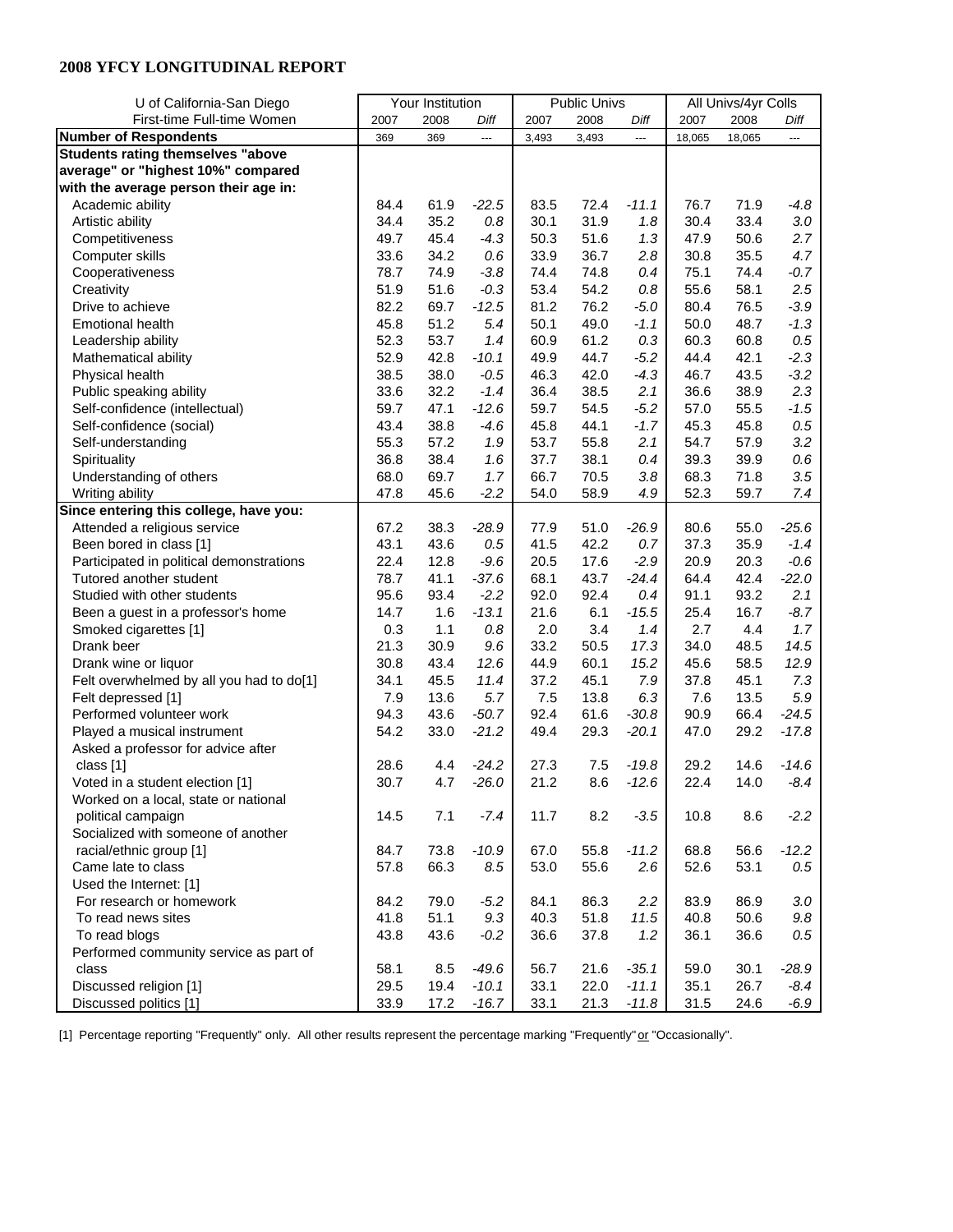| U of California-San Diego                   |      | Your Institution |         | <b>Public Univs</b> |      |            | All Univs/4yr Colls |      |                   |
|---------------------------------------------|------|------------------|---------|---------------------|------|------------|---------------------|------|-------------------|
| First-time Full-time Women                  | 2007 | 2008             | Diff    | 2007                | 2008 | Diff       | 2007                | 2008 | Diff              |
| SINCE ENTERING THIS COLLEGE, HOW MUCH       |      |                  |         |                     |      |            |                     |      |                   |
| TIME HAVE YOU SPENT DURING A TYPICAL        |      |                  |         |                     |      |            |                     |      |                   |
| <b>WEEK DOING THE FOLLOWING ACTIVITIES?</b> |      |                  |         |                     |      |            |                     |      |                   |
| <b>Studying/homework</b>                    |      |                  |         |                     |      |            |                     |      |                   |
| None                                        | 0.0  | 0.0              | 0.0     | 0.5                 | 0.1  | -0.4       | 0.5                 | 0.1  | -0.4              |
| Less than one hour                          | 3.3  | 0.8              | $-2.5$  | 5.2                 | 0.6  | $-4.6$     | 5.5                 | 0.6  | $-4.9$            |
| 1 to 2 hours                                | 8.6  | 3.6              | $-5.0$  | 14.6                | 4.2  | $-10.4$    | 14.8                | 4.8  | $-10.0$           |
| 3 to 5 hours                                | 23.5 | 25.5             | 2.0     | 28.6                | 22.6 | $-6.0$     | 26.7                | 22.6 | $-4.1$            |
| 6 to 10 hours                               | 29.6 | 41.0             | 11.4    | 25.3                | 35.2 | 9.9        | 24.4                | 33.3 | 8.9               |
| 11 to 15 hours                              | 18.3 | 15.8             | $-2.5$  | 14.0                | 18.3 | 4.3        | 14.4                | 18.6 | 4.2               |
| 16 to 20 hours                              | 8.6  | 7.8              | $-0.8$  | 6.9                 | 10.6 | 3.7        | 8.0                 | 11.2 | 3.2               |
| Over 20 hours                               | 8.0  | 5.5              | $-2.5$  | 4.8                 | 8.4  | 3.6        | 5.8                 | 8.8  | $3.0\,$           |
| <b>Socializing with friends</b>             |      |                  |         |                     |      |            |                     |      |                   |
| None                                        | 0.0  | 0.8              | 0.8     | 0.2                 | 0.4  | 0.2        | 0.2                 | 0.2  | 0.0               |
| Less than one hour                          | 3.3  | 1.7              | $-1.6$  | 1.7                 | 1.0  | $-0.7$     | 1.4                 | 1.2  | $-0.2$            |
| 1 to 2 hours                                | 7.2  | 8.4              | 1.2     | 6.5                 | 5.2  | $-1.3$     | 6.4                 | 4.8  | $-1.6$            |
| 3 to 5 hours                                | 28.7 | 21.4             | $-7.3$  | 24.3                | 15.8 | $-8.5$     | 22.1                | 16.2 | $-5.9$            |
| 6 to 10 hours                               | 25.1 | 31.5             | 6.4     | 29.1                | 29.8 |            | 29.9                | 28.3 |                   |
| 11 to 15 hours                              | 16.2 | 15.6             | $-0.6$  | 19.0                | 20.0 | 0.7<br>1.0 | 19.1                | 19.1 | $-1.6$<br>$0.0\,$ |
| 16 to 20 hours                              | 7.8  | 7.2              | $-0.6$  | 10.0                | 12.3 | 2.3        | 10.2                | 12.5 | 2.3               |
| Over 20 hours                               | 11.7 | 13.4             | 1.7     | 9.3                 | 15.5 | 6.2        | 10.6                | 17.7 |                   |
| Talking with profeesors outside of class    |      |                  |         |                     |      |            |                     |      | 7.1               |
| None                                        | 7.7  |                  | 37.3    | 6.5                 | 27.4 |            | 5.7                 | 16.0 | 10.3              |
|                                             |      | 45.0             |         |                     | 51.1 | 20.9       |                     |      |                   |
| Less than one hour                          | 42.0 | 42.5             | $0.5\,$ | 43.2                |      | 7.9        | 40.0                | 54.3 | 14.3              |
| 1 to 2 hours                                | 34.0 | 9.4              | $-24.6$ | 34.9                | 16.7 | $-18.2$    | 35.7                | 22.4 | $-13.3$           |
| 3 to 5 hours                                | 13.0 | 2.8              | $-10.2$ | 12.3                | 3.6  | $-8.7$     | 14.0                | 5.6  | $-8.4$            |
| 6 to 10 hours                               | 2.5  | 0.0              | $-2.5$  | 2.2                 | 0.8  | $-1.4$     | 3.2                 | 1.2  | $-2.0$            |
| 11 to 15 hours                              | 0.8  | 0.3              | $-0.5$  | 0.5                 | 0.2  | $-0.3$     | 0.8                 | 0.2  | -0.6              |
| 16 to 20 hours                              | 0.0  | 0.0              | 0.0     | 0.2                 | 0.1  | $-0.1$     | 0.3                 | 0.1  | $-0.2$            |
| Over 20 hours                               | 0.0  | 0.0              | 0.0     | 0.1                 | 0.1  | 0.0        | 0.3                 | 0.1  | $-0.2$            |
| <b>Exercising or sports</b>                 |      |                  |         |                     |      |            |                     |      |                   |
| None                                        | 5.0  | 11.0             | 6.0     | 4.5                 | 7.9  | 3.4        | 4.8                 | 8.4  | 3.6               |
| Less than one hour                          | 22.1 | 16.3             | $-5.8$  | 13.5                | 16.4 | 2.9        | 11.6                | 15.1 | 3.5               |
| 1 to 2 hours                                | 16.3 | 24.3             | 8.0     | 17.0                | 24.3 | 7.3        | 16.6                | 23.6 | $7.0\,$           |
| 3 to 5 hours                                | 18.5 | 31.2             | 12.7    | 20.0                | 30.6 | 10.6       | 19.8                | 28.0 | 8.2               |
| 6 to 10 hours                               | 16.6 | 10.8             | $-5.8$  | 19.3                | 14.3 | $-5.0$     | 18.8                | 14.9 | $-3.9$            |
| 11 to 15 hours                              | 13.3 | 3.9              | $-9.4$  | 14.4                | 3.2  | $-11.2$    | 14.6                | 5.0  | $-9.6$            |
| 16 to 20 hours                              | 2.8  | 1.1              | $-1.7$  | 6.2                 | 1.8  | $-4.4$     | 7.3                 | 2.7  | -4.6              |
| Over 20 hours                               | 5.5  | 1.4              | $-4.1$  | 5.2                 | 1.4  | $-3.8$     | 6.5                 | 2.5  | $-4.0$            |
| Partying                                    |      |                  |         |                     |      |            |                     |      |                   |
| None                                        | 48.3 | 50.3             | 2.0     | 39.1                | 33.2 | $-5.9$     | 37.6                | 31.3 | $-6.3$            |
| Less than one hour                          | 18.0 | 11.9             | $-6.1$  | 17.6                | 11.3 | $-6.3$     | 17.4                | 11.9 | $-5.5$            |
| 1 to 2 hours                                | 16.9 | 14.4             | $-2.5$  | 16.5                | 14.4 | $-2.1$     | 16.9                | 15.1 | $-1.8$            |
| 3 to 5 hours                                | 9.1  | 16.9             | 7.8     | 15.9                | 21.4 | 5.5        | 16.2                | 22.7 | 6.5               |
| 6 to 10 hours                               | 5.5  | 6.4              | 0.9     | 7.9                 | 14.0 | 6.1        | 7.9                 | 13.9 | 6.0               |
| 11 to 15 hours                              | 1.4  | 0.3              | $-1.1$  | 2.0                 | 4.2  | 2.2        | 2.5                 | 3.5  | $1.0$             |
| 16 to 20 hours                              | 0.6  | 0.0              | $-0.6$  | 0.7                 | 1.1  | 0.4        | 0.9                 | 1.1  | $0.2\,$           |
| Over 20 hours                               | 0.3  | 0.0              | $-0.3$  | 0.3                 | 0.3  | 0.0        | 0.6                 | 0.6  | 0.0               |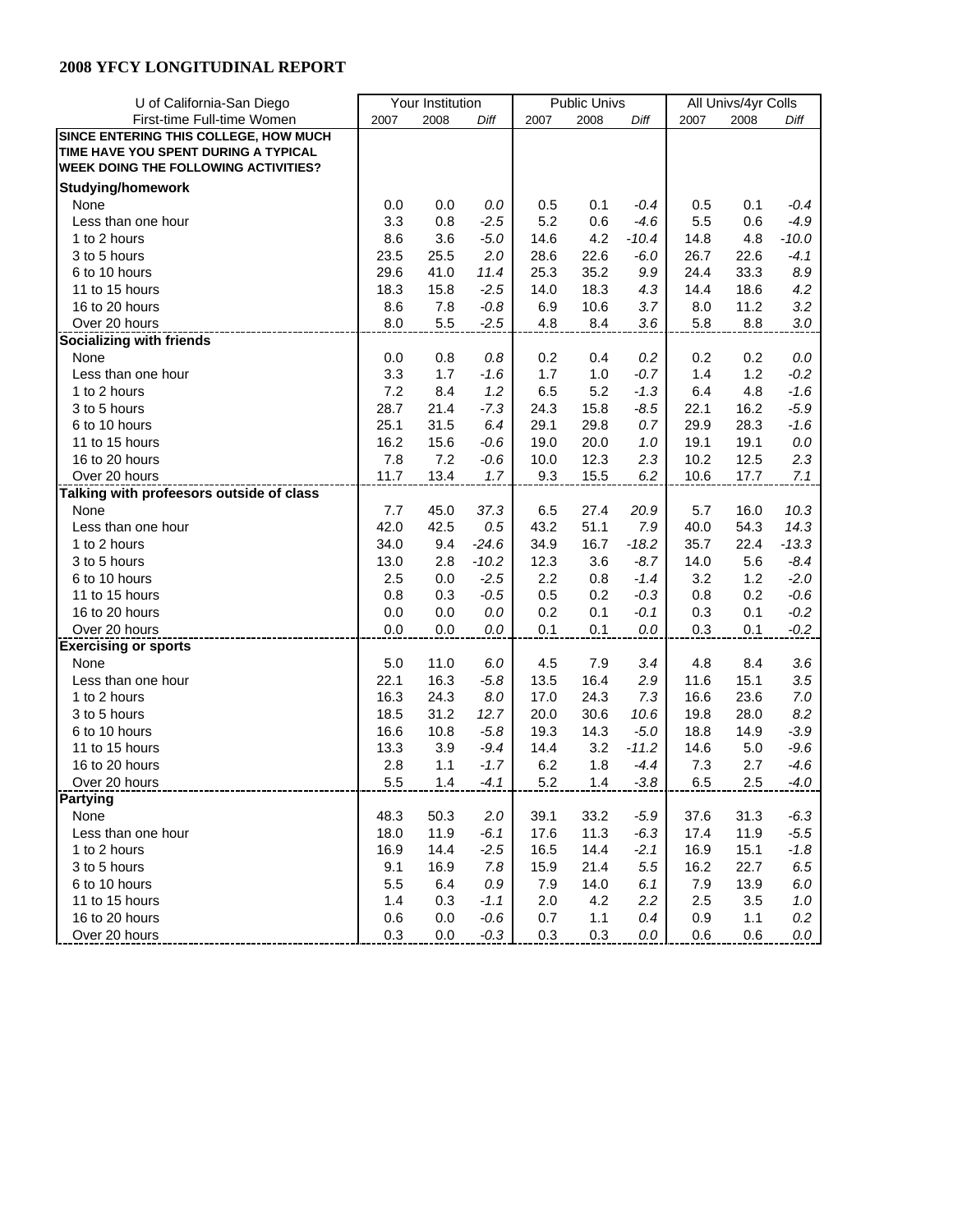| U of California-San Diego                   |             | Your Institution |         | <b>Public Univs</b> |            |                  | All Univs/4yr Colls |            |                  |
|---------------------------------------------|-------------|------------------|---------|---------------------|------------|------------------|---------------------|------------|------------------|
| First-time Full-time Women                  | 2007        | 2008             | Diff    | 2007                | 2008       | Diff             | 2007                | 2008       | Diff             |
| SINCE ENTERING THIS COLLEGE, HOW MUCH       |             |                  |         |                     |            |                  |                     |            |                  |
| TIME HAVE YOU SPENT DURING A TYPICAL        |             |                  |         |                     |            |                  |                     |            |                  |
| <b>WEEK DOING THE FOLLOWING ACTIVITIES?</b> |             |                  |         |                     |            |                  |                     |            |                  |
| <b>Volunteer work</b>                       |             |                  |         |                     |            |                  |                     |            |                  |
| None                                        | 16.6        | 66.3             | 49.7    | 17.8                | 50.8       | 33.0             | 18.5                | 48.1       | 29.6             |
| Less than one hour                          | 14.4        | 11.9             | $-2.5$  | 23.0                | 18.2       | $-4.8$           | 21.8                | 20.2       | $-1.6$           |
| 1 to 2 hours                                | 30.7        | 13.5             | $-17.2$ | 31.6                | 18.3       | $-13.3$          | 30.3                | 18.9       | $-11.4$          |
| 3 to 5 hours                                | 28.2        | 6.4              | $-21.8$ | 17.5                | 9.4        | $-8.1$           | 18.1                | 9.1        | $-9.0$           |
| 6 to 10 hours                               | 5.8         | 0.8              | $-5.0$  | 6.1                 | 2.1        | $-4.0$           | 6.4                 | 2.4        | $-4.0$           |
| 11 to 15 hours                              | 1.9         | 0.6              | $-1.3$  | 2.3                 | 0.6        | $-1.7$           | 2.2                 | 0.7        | $-1.5$           |
| 16 to 20 hours                              | 1.1         | 0.3              | $-0.8$  | 0.7                 | 0.5        | $-0.2$           | $1.0$               | 0.3        | $-0.7$           |
| Over 20 hours                               | 1.4         | 0.3              | $-1.1$  | 1.1                 | 0.1        | $-1.0$           | 1.6                 | 0.4        | $-1.2$           |
| <b>Student clubs and groups</b>             |             |                  |         |                     |            |                  |                     |            |                  |
| None                                        | 9.7         | 38.6             | 28.9    | 12.4                | 32.7       | 20.3             | 15.1                | 32.8       | 17.7             |
| Less than one hour                          | 12.2        | 13.6             | 1.4     | 14.4                | 11.5       | $-2.9$           | 13.3                | 11.9       | $-1.4$           |
| 1 to 2 hours                                | 31.4        | 22.8             |         |                     | 24.5       | $-5.3$           | 28.6                | 24.2       | $-4.4$           |
| 3 to 5 hours                                | 26.4        | 17.5             | $-8.6$  | 29.8<br>24.5        | 20.1       | $-4.4$           | 23.6                | 19.8       |                  |
|                                             |             |                  | $-8.9$  |                     |            |                  |                     |            | $-3.8$           |
| 6 to 10 hours<br>11 to 15 hours             | 11.4<br>5.6 | 5.8              | $-5.6$  | 10.9<br>4.4         | 7.5<br>2.0 | $-3.4$<br>$-2.4$ | 10.8<br>4.5         | 7.3<br>2.1 | $-3.5$<br>$-2.4$ |
| 16 to 20 hours                              | 1.1         | 0.6              | $-5.0$  |                     | 1.1        |                  | 2.1                 |            |                  |
|                                             | 2.2         | 0.8              | $-0.3$  | 1.8                 | 0.7        | $-0.7$           |                     | 0.9        | $-1.2$           |
| Over 20 hours                               |             | 0.3              | $-1.9$  | 1.7                 |            | $-1.0$           | 2.0                 | 0.9        | $-1.1$           |
| <b>Watching TV</b>                          |             |                  |         |                     |            |                  |                     |            |                  |
| None                                        | 9.7         | 21.0             | 11.3    | 6.8                 | 11.6       | 4.8              | 7.3                 | 15.1       | $7.8\,$          |
| Less than one hour                          | 16.6        | 18.0             | 1.4     | 17.3                | 14.1       | $-3.2$           | 16.0                | 17.0       | $1.0$            |
| 1 to 2 hours                                | 23.8        | 23.8             | 0.0     | 26.8                | 24.9       | $-1.9$           | 26.6                | 26.1       | $-0.5$           |
| 3 to 5 hours                                | 30.7        | 23.8             | $-6.9$  | 28.1                | 30.2       | 2.1              | 28.5                | 25.5       | $-3.0$           |
| 6 to 10 hours                               | 13.3        | 9.4              | $-3.9$  | 14.2                | 13.5       | $-0.7$           | 14.0                | 11.2       | $-2.8$           |
| 11 to 15 hours                              | 4.4         | 2.2              | $-2.2$  | 4.4                 | 3.6        | $-0.8$           | 4.5                 | 3.0        | $-1.5$           |
| 16 to 20 hours                              | 0.8         | 1.1              | 0.3     | 1.1                 | 1.0        | $-0.1$           | 1.5                 | 1.0        | $-0.5$           |
| Over 20 hours                               | 0.8         | 0.8              | 0.0     | 1.2                 | 1.1        | $-0.1$           | 1.6                 | 1.1        | $-0.5$           |
| <b>Household/childcare duties</b>           |             |                  |         |                     |            |                  |                     |            |                  |
| None                                        | 15.5        | 59.6             | 44.1    | 12.7                | 55.5       | 42.8             | 12.9                | 57.9       | 45.0             |
| Less than one hour                          | 23.8        | 14.7             | $-9.1$  | 25.5                | 18.1       | $-7.4$           | 23.3                | 16.4       | $-6.9$           |
| 1 to 2 hours                                | 34.3        | 17.7             | $-16.6$ | 34.8                | 16.9       | $-17.9$          | 34.6                | 15.9       | $-18.7$          |
| 3 to 5 hours                                | 18.3        | 6.1              | $-12.2$ | 19.2                | 7.4        | $-11.8$          | 19.4                | 6.9        | $-12.5$          |
| 6 to 10 hours                               | 5.0         | 1.7              | $-3.3$  | 4.8                 | 1.3        | $-3.5$           | 5.9                 | 1.8        | $-4.1$           |
| 11 to 15 hours                              | 1.7         | 0.0              | $-1.7$  | 1.8                 | 0.4        | -1.4             | 2.0                 | 0.5        | $-1.5$           |
| 16 to 20 hours                              | 0.0         | 0.0              | 0.0     | 0.5                 | 0.1        | $-0.4$           | 0.8                 | 0.2        | $-0.6$           |
| Over 20 hours                               | 1.4         | 0.3              | $-1.1$  | 0.7                 | 0.2        | $-0.5$           | 1.0                 | 0.4        | $-0.6$           |
| <b>Reading for pleasure</b>                 |             |                  |         |                     |            |                  |                     |            |                  |
| None                                        | 14.7        | 41.1             | 26.4    | 16.3                | 36.9       | 20.6             | 15.6                | 39.8       | 24.2             |
| Less than one hour                          | 28.3        | 23.3             | $-5.0$  | 25.7                | 26.7       | 1.0              | 24.1                | 26.5       | 2.4              |
| 1 to 2 hours                                | 27.5        | 23.3             | $-4.2$  | 26.9                | 21.3       | $-5.6$           | 27.5                | 20.1       | $-7.4$           |
| 3 to 5 hours                                | 17.5        | 7.8              | $-9.7$  | 19.4                | 11.0       | $-8.4$           | 19.6                | 9.6        | $-10.0$          |
| 6 to 10 hours                               | 6.4         | 2.8              | $-3.6$  | 7.7                 | 3.0        | $-4.7$           | 8.3                 | 2.9        | $-5.4$           |
| 11 to 15 hours                              | 3.1         | 1.1              | $-2.0$  | 2.0                 | 0.6        | $-1.4$           | 2.5                 | 0.7        | $-1.8$           |
| 16 to 20 hours                              | 1.4         | 0.6              | $-0.8$  | 1.0                 | 0.3        | $-0.7$           | 1.2                 | 0.2        | $-1.0$           |
| Over 20 hours                               | 1.1         | 0.0              | $-1.1$  | 0.9                 | 0.2        | $-0.7$           | $1.2$               | 0.3        | $-0.9$           |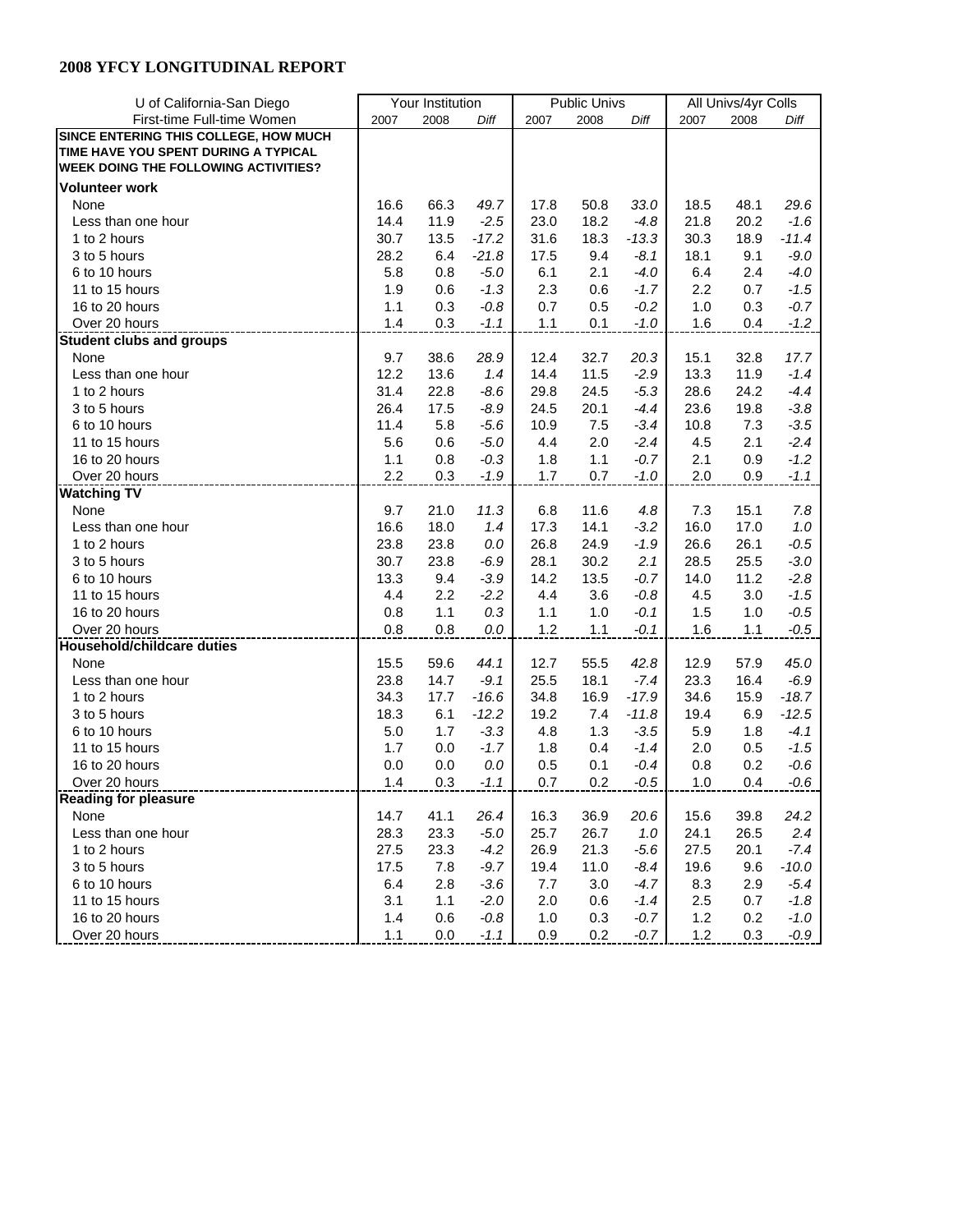| U of California-San Diego                     |      | Your Institution |         |      | <b>Public Univs</b> |         | All Univs/4yr Colls |      |         |
|-----------------------------------------------|------|------------------|---------|------|---------------------|---------|---------------------|------|---------|
| First-time Full-time Women                    | 2007 | 2008             | Diff    | 2007 | 2008                | Diff    | 2007                | 2008 | Diff    |
| SINCE ENTERING THIS COLLEGE, HOW MUCH         |      |                  |         |      |                     |         |                     |      |         |
| TIME HAVE YOU SPENT DURING A TYPICAL          |      |                  |         |      |                     |         |                     |      |         |
| <b>WEEK DOING THE FOLLOWING ACTIVITIES?</b>   |      |                  |         |      |                     |         |                     |      |         |
| Playing video/computer games                  |      |                  |         |      |                     |         |                     |      |         |
| None                                          | 57.3 | 55.4             | $-1.9$  | 57.7 | 55.9                | $-1.8$  | 59.3                | 59.8 | 0.5     |
| Less than one hour                            | 17.6 | 19.6             | 2.0     | 22.8 | 19.1                | $-3.7$  | 22.4                | 18.6 | $-3.8$  |
| 1 to 2 hours                                  | 11.8 | 12.7             | 0.9     | 11.3 | 14.9                | 3.6     | 10.3                | 12.7 | 2.4     |
| 3 to 5 hours                                  | 6.1  | 8.0              | 1.9     | 5.1  | 6.8                 | 1.7     | 5.2                 | 6.1  | $0.9\,$ |
| 6 to 10 hours                                 | 2.8  | 3.6              | 0.8     | 2.0  | 2.1                 | 0.1     | 1.7                 | 1.8  | 0.1     |
| 11 to 15 hours                                | 1.9  | 0.8              | $-1.1$  | 0.5  | 0.8                 | 0.3     | 0.5                 | 0.5  | $0.0\,$ |
| 16 to 20 hours                                | 1.4  | 0.0              | $-1.4$  | 0.4  | 0.1                 | $-0.3$  | 0.3                 | 0.2  | $-0.1$  |
| Over 20 hours                                 | 1.1  | 0.0              | $-1.1$  | 0.3  | 0.1                 | $-0.2$  | 0.4                 | 0.3  | $-0.1$  |
| Online social networks (MySpace,              |      |                  |         |      |                     |         |                     |      |         |
| Facebook, etc.)                               |      |                  |         |      |                     |         |                     |      |         |
|                                               |      |                  |         |      |                     |         |                     |      |         |
| None                                          | 9.9  | 2.2              | $-7.7$  | 10.6 | 3.1                 | $-7.5$  | 11.2                | 3.5  | $-7.7$  |
| Less than one hour                            | 13.5 | 9.7              | $-3.8$  | 16.9 | 7.9                 | $-9.0$  | 15.2                | 9.6  | $-5.6$  |
| 1 to 2 hours                                  | 26.0 | 24.6             | $-1.4$  | 27.0 | 23.7                | $-3.3$  | 27.1                | 25.8 | $-1.3$  |
| 3 to 5 hours                                  | 22.9 | 39.5             | 16.6    | 26.6 | 37.0                | 10.4    | 26.8                | 34.9 | 8.1     |
| 6 to 10 hours                                 | 14.9 | 15.5             | 0.6     | 11.7 | 18.7                | 7.0     | 11.8                | 16.4 | 4.6     |
| 11 to 15 hours                                | 5.8  | 4.1              | $-1.7$  | 3.9  | 5.1                 | 1.2     | 3.9                 | 4.8  | $0.9\,$ |
| 16 to 20 hours                                | 3.6  | 2.5              | $-1.1$  | 1.8  | 2.1                 | 0.3     | 1.9                 | 2.2  | 0.3     |
| Over 20 hours                                 | 3.3  | 1.9              | $-1.4$  | 1.7  | 2.3                 | 0.6     | 2.0                 | 2.8  | 0.8     |
| HOW OFTEN IN THE PAST YEAR DID YOU:           |      |                  |         |      |                     |         |                     |      |         |
| Ask questions in class                        |      |                  |         |      |                     |         |                     |      |         |
| Frequently                                    | 45.5 | 9.0              | $-36.5$ | 58.1 | 20.4                | $-37.7$ | 60.4                | 34.4 | $-26.0$ |
| Occasionally                                  | 47.1 | 57.2             | 10.1    | 39.4 | 62.3                | 22.9    | 37.4                | 56.4 | 19.0    |
| Not at all                                    | 7.4  | 33.8             | 26.4    | 2.5  | 17.3                | 14.8    | 2.2                 | 9.1  | 6.9     |
| Support your opinions with a logical          |      |                  |         |      |                     |         |                     |      |         |
| argument                                      |      |                  |         |      |                     |         |                     |      |         |
| Frequently                                    | 57.1 | 34.4             | $-22.7$ | 61.8 | 41.4                | $-20.4$ | 61.0                | 47.9 | $-13.1$ |
| Occasionally                                  | 40.4 | 56.8             | 16.4    | 35.4 | 51.0                | 15.6    | 35.8                | 46.6 | 10.8    |
| Not at all                                    | 2.5  | 8.7              | 6.2     | 2.8  | 7.5                 | 4.7     | 3.3                 | 5.5  | 2.2     |
| Seek solutions to problems and explain        |      |                  |         |      |                     |         |                     |      |         |
| them to others                                |      |                  |         |      |                     |         |                     |      |         |
| Frequently                                    | 57.1 | 33.6             | $-23.5$ | 56.2 | 39.3                | $-16.9$ | 55.0                | 44.0 | $-11.0$ |
| Occasionally                                  | 41.3 | 61.5             | 20.2    | 41.9 | 54.1                | 12.2    | 42.5                | 50.7 | 8.2     |
| Not at all                                    | 1.6  | 4.9              | 3.3     | 1.9  | 6.6                 | 4.7     | 2.6                 | 5.3  | 2.7     |
| Revise your papers to improve your            |      |                  |         |      |                     |         |                     |      |         |
| writing                                       |      |                  |         |      |                     |         |                     |      |         |
| Frequently                                    | 53.8 | 52.5             | $-1.3$  | 58.4 | 54.1                | $-4.3$  | 59.6                | 57.8 | $-1.8$  |
| Occasionally                                  | 41.5 | 44.0             | 2.5     | 38.2 | 40.8                | 2.6     | 36.8                | 38.3 | 1.5     |
| Not at all                                    | 4.6  | 3.6              | $-1.0$  | 3.3  | 5.1                 | 1.8     | 3.6                 | 4.0  | 0.4     |
| <b>Evaluate the quality or reliability of</b> |      |                  |         |      |                     |         |                     |      |         |
| information you received                      |      |                  |         |      |                     |         |                     |      |         |
| Frequently                                    | 39.9 | 35.5             | $-4.4$  | 39.5 | 38.1                | $-1.4$  | 39.3                | 41.1 | 1.8     |
| Occasionally                                  | 55.7 | 58.2             | 2.5     | 55.7 | 55.1                | $-0.6$  | 55.6                | 53.3 | $-2.3$  |
| Not at all                                    | 4.4  | 6.3              | 1.9     | 4.8  | 6.8                 | 2.0     | 5.1                 | 5.6  | $0.5\,$ |
| Take a risk because you felt you had          |      |                  |         |      |                     |         |                     |      |         |
| more to gain                                  |      |                  |         |      |                     |         |                     |      |         |
| Frequently                                    | 28.7 | 22.1             | $-6.6$  | 30.6 | 24.8                | $-5.8$  | 31.6                | 27.6 | $-4.0$  |
| Occasionally                                  | 60.4 | 65.8             | 5.4     | 61.7 | 63.9                | 2.2     | 61.7                | 62.2 | $0.5\,$ |
| Not at all                                    | 10.9 | 12.0             | 1.1     | 7.8  | 11.3                | 3.5     | 6.6                 | 10.3 | 3.7     |
|                                               |      |                  |         |      |                     |         |                     |      |         |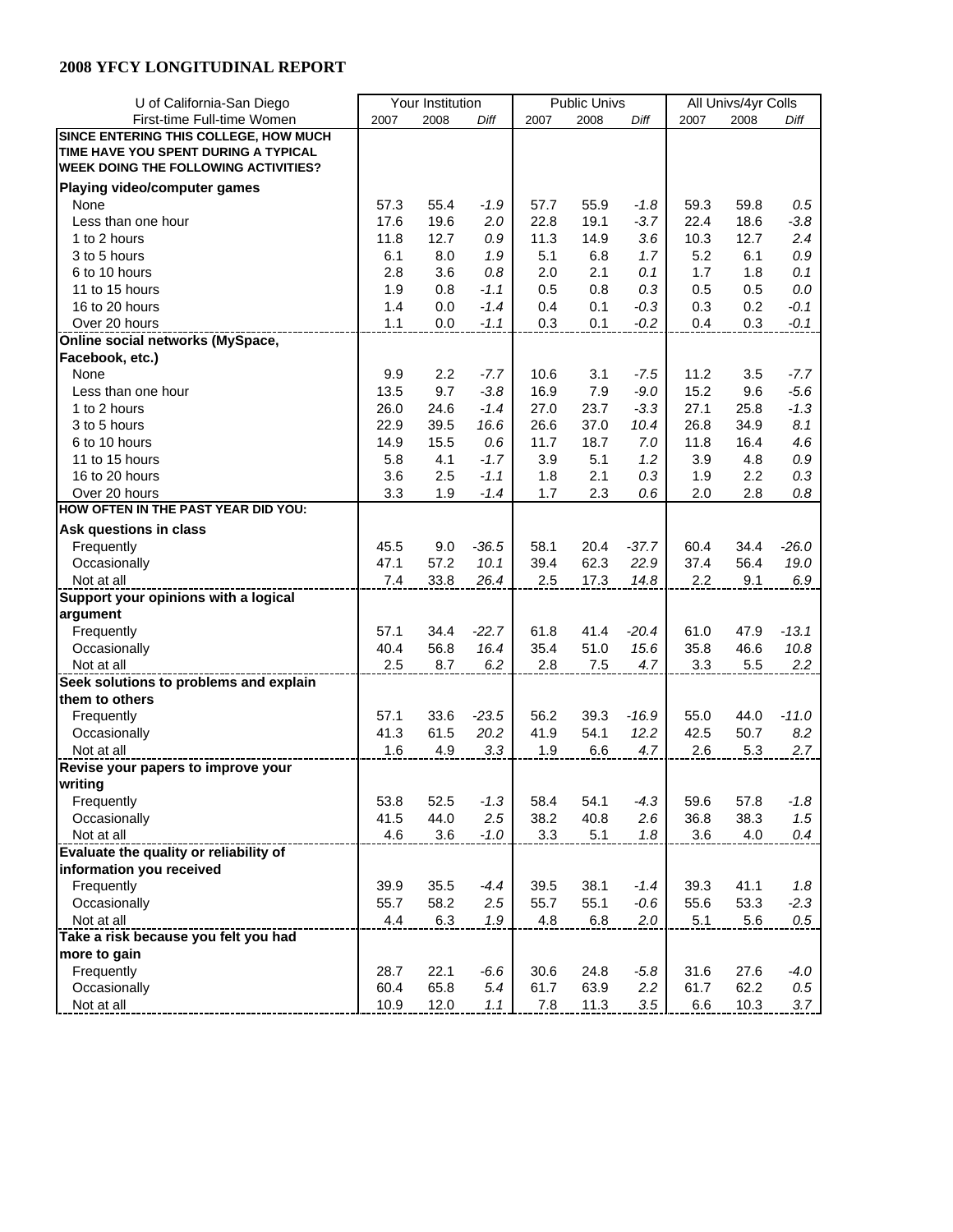| U of California-San Diego               |      | Your Institution |         |      | <b>Public Univs</b> |         | All Univs/4yr Colls |      |         |
|-----------------------------------------|------|------------------|---------|------|---------------------|---------|---------------------|------|---------|
| First-time Full-time Women              | 2007 | 2008             | Diff    | 2007 | 2008                | Diff    | 2007                | 2008 | Diff    |
| HOW OFTEN IN THE PAST YEAR DID YOU:     |      |                  |         |      |                     |         |                     |      |         |
| Seek alternative solutions to a problem |      |                  |         |      |                     |         |                     |      |         |
| Frequently                              | 42.6 | 27.0             | $-15.6$ | 40.3 | 30.5                | $-9.8$  | 41.3                | 33.6 | $-7.7$  |
| Occasionally                            | 56.0 | 63.9             | 7.9     | 57.5 | 63.1                | 5.6     | 56.3                | 61.3 | 5.0     |
| Not at all                              | 1.4  | 9.0              | 7.6     | 2.2  | 6.4                 | 4.2     | 2.5                 | 5.0  | 2.5     |
| Look up scientific research articles    |      |                  |         |      |                     |         |                     |      |         |
| and resources                           |      |                  |         |      |                     |         |                     |      |         |
| Frequently                              | 21.4 | 18.4             | $-3.0$  | 22.3 | 25.9                | 3.6     | 21.7                | 29.6 | 7.9     |
|                                         | 56.2 | 48.5             | $-7.7$  | 54.0 | 54.0                | 0.0     | 53.5                | 52.6 | $-0.9$  |
| Occasionally<br>Not at all              | 22.5 | 33.2             | 10.7    | 23.8 | 20.1                | $-3.7$  | 24.8                |      | $-7.0$  |
|                                         |      |                  |         |      |                     |         |                     | 17.8 |         |
| Explore topics on your own, even though |      |                  |         |      |                     |         |                     |      |         |
| it was not required for a class         |      |                  |         |      |                     |         |                     |      |         |
| Frequently                              | 35.5 | 24.3             | $-11.2$ | 30.0 | 24.2                | $-5.8$  | 29.7                | 25.0 | $-4.7$  |
| Occasionally                            | 53.3 | 50.3             | $-3.0$  | 56.8 | 56.9                | 0.1     | 55.7                | 56.8 | 1.1     |
| Not at all                              | 11.2 | 25.4             | 14.2    | 13.2 | 18.9                | 5.7     | 14.6                | 18.2 | 3.6     |
| Accept failure as part of the learning  |      |                  |         |      |                     |         |                     |      |         |
| process                                 |      |                  |         |      |                     |         |                     |      |         |
| Frequently                              | 26.4 | 22.1             | $-4.3$  | 18.6 | 18.9                | 0.3     | 19.2                | 18.4 | $-0.8$  |
| Occasionally                            | 58.3 | 61.9             | 3.6     | 60.8 | 60.0                | $-0.8$  | 60.8                | 59.2 | $-1.6$  |
| Not at all                              | 15.3 | 16.1             | 0.8     | 20.6 | 21.1                | 0.5     | 20.0                | 22.4 | 2.4     |
| Seek feedback on your academic work     |      |                  |         |      |                     |         |                     |      |         |
| Frequently                              | 44.4 | 33.2             | $-11.2$ | 50.6 | 37.7                | $-12.9$ | 52.6                | 43.7 | $-8.9$  |
| Occasionally                            | 51.2 | 59.7             | 8.5     | 45.8 | 55.9                | 10.1    | 44.0                | 51.8 | 7.8     |
| Not at all                              | 4.4  | 7.1              | 2.7     | 3.5  | 6.4                 | 2.9     | 3.4                 | 4.5  | 1.1     |
| Objectives considered to be "very       |      |                  |         |      |                     |         |                     |      |         |
| important" or "essential":              |      |                  |         |      |                     |         |                     |      |         |
| Becoming accomplished in one of the     |      |                  |         |      |                     |         |                     |      |         |
| performing arts (acting, dancing,       |      |                  |         |      |                     |         |                     |      |         |
| etc.)                                   | 13.3 | 22.4             | 9.1     | 14.5 | 19.3                | 4.8     | 17.5                | 23.3 | 5.8     |
| Becoming an authority in my field       | 54.6 | 62.0             | 7.4     | 55.0 | 64.6                | 9.6     | 55.9                | 66.9 | 11.0    |
| Obtaining recognition from my           |      |                  |         |      |                     |         |                     |      |         |
| colleagues for contributions to my      |      |                  |         |      |                     |         |                     |      |         |
| special field                           | 48.6 | 54.4             | 5.8     | 51.9 | 59.4                | 7.5     | 51.8                | 61.0 | 9.2     |
| Influencing the political structure     | 19.8 | 20.3             | 0.5     | 17.4 | 19.8                | 2.4     | 17.7                | 20.8 | 3.1     |
| Influencing social values               | 45.8 | 47.8             | 2.0     | 40.1 | 49.8                | 9.7     | 45.0                | 52.6 | 7.6     |
| Raising a family                        | 69.4 | 69.2             | $-0.2$  | 75.0 | 75.2                | 0.2     | 76.0                | 75.6 | $-0.4$  |
| Having administrative responsibility    |      |                  |         |      |                     |         |                     |      |         |
| for the work of others                  | 33.2 | 41.3             | 8.1     | 35.6 | 42.2                | 6.6     | 34.1                | 40.7 | 6.6     |
| Being very well off financially         | 76.0 | 73.0             | $-3.0$  | 70.3 | 67.7                | $-2.6$  | 64.7                | 63.9 | $-0.8$  |
| Helping others who are in difficulty    | 71.2 | 82.7             | 11.5    | 71.7 | 83.6                | 11.9    | 74.6                | 83.2 | 8.6     |
| Making a theoretical contribution to    |      |                  |         |      |                     |         |                     |      |         |
| science                                 | 25.1 | 25.1             | $0.0\,$ | 20.4 | 20.6                | 0.2     | 17.3                | 18.8 | 1.5     |
| Writing original works (poems, novels,  |      |                  |         |      |                     |         |                     |      |         |
| short stories, etc.)                    | 11.7 | 18.2             | 6.5     | 12.6 | 17.7                | 5.1     | 15.1                | 20.5 | 5.4     |
| Creating artistic work (painting,       |      |                  |         |      |                     |         |                     |      |         |
| sculpture, decorating, etc.)            | 13.4 | 19.2             | $5.8\,$ | 13.2 | 18.5                | 5.3     | 15.3                | 21.2 | $5.9\,$ |
| Becoming successful in a business of my |      |                  |         |      |                     |         |                     |      |         |
| own                                     | 37.5 | 37.0             | $-0.5$  | 32.6 | 32.8                | $0.2\,$ | 32.2                | 35.4 | 3.2     |
| Becoming involved in programs to clean  |      |                  |         |      |                     |         |                     |      |         |
| up the environment                      | 34.1 | 35.5             | 1.4     | 28.3 | 35.0                | 6.7     | 29.1                | 35.3 | $6.2\,$ |
| Developing a meaningful philosophy of   |      |                  |         |      |                     |         |                     |      |         |
| life                                    | 60.2 | 62.4             | 2.2     | 49.9 | 54.6                | 4.7     | 51.2                | 56.3 | 5.1     |